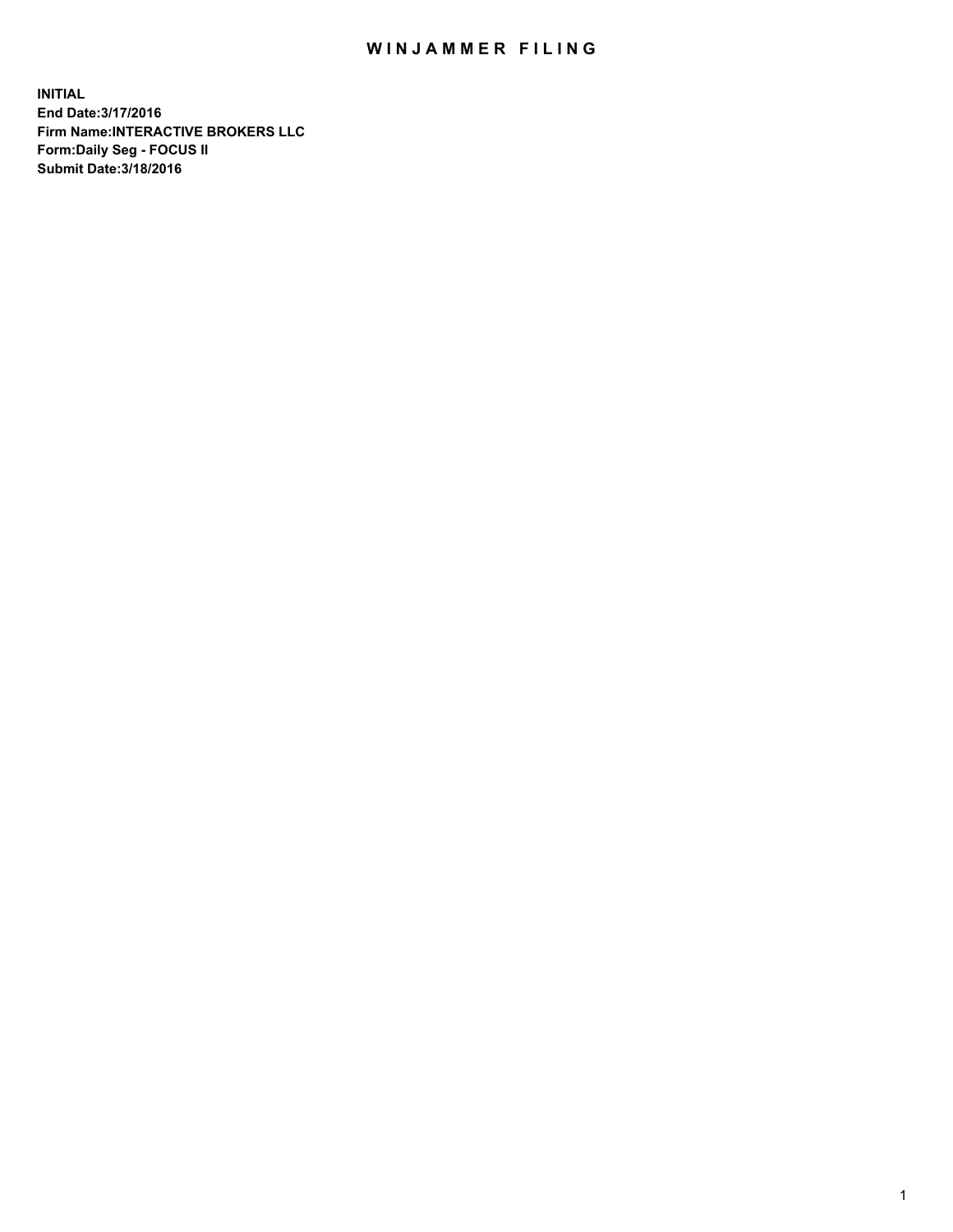## **INITIAL End Date:3/17/2016 Firm Name:INTERACTIVE BROKERS LLC Form:Daily Seg - FOCUS II Submit Date:3/18/2016 Daily Segregation - Cover Page**

| Name of Company<br><b>Contact Name</b><br><b>Contact Phone Number</b><br><b>Contact Email Address</b>                                                                                                                                                                                                                          | <b>INTERACTIVE BROKERS LLC</b><br><b>Alex Parker</b><br>203-618-7738<br>aparker@interactivebrokers.com |
|--------------------------------------------------------------------------------------------------------------------------------------------------------------------------------------------------------------------------------------------------------------------------------------------------------------------------------|--------------------------------------------------------------------------------------------------------|
| FCM's Customer Segregated Funds Residual Interest Target (choose one):<br>a. Minimum dollar amount: ; or<br>b. Minimum percentage of customer segregated funds required:%; or<br>c. Dollar amount range between: and; or<br>d. Percentage range of customer segregated funds required between:% and%.                          | <u>0</u><br>155,000,000 245,000,000<br><u>0 0</u>                                                      |
| FCM's Customer Secured Amount Funds Residual Interest Target (choose one):<br>a. Minimum dollar amount: ; or<br>b. Minimum percentage of customer secured funds required:% ; or<br>c. Dollar amount range between: and; or<br>d. Percentage range of customer secured funds required between:% and%.                           | <u>0</u><br>80,000,000 120,000,000<br><u>0 0</u>                                                       |
| FCM's Cleared Swaps Customer Collateral Residual Interest Target (choose one):<br>a. Minimum dollar amount: ; or<br>b. Minimum percentage of cleared swaps customer collateral required:% ; or<br>c. Dollar amount range between: and; or<br>d. Percentage range of cleared swaps customer collateral required between:% and%. | <u>0</u><br>0 <sub>0</sub><br>0 <sub>0</sub>                                                           |

Attach supporting documents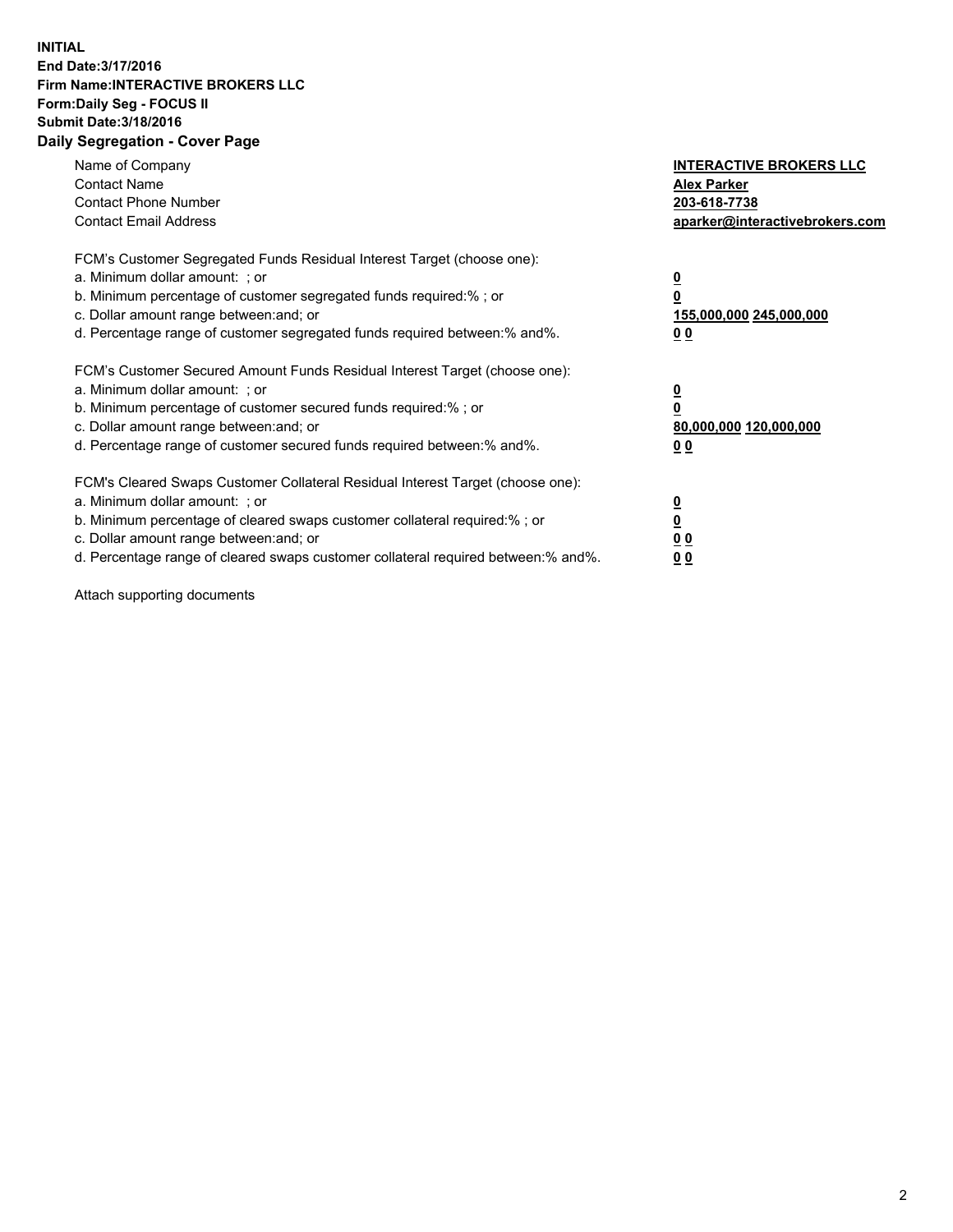## **INITIAL End Date:3/17/2016 Firm Name:INTERACTIVE BROKERS LLC Form:Daily Seg - FOCUS II Submit Date:3/18/2016 Daily Segregation - Secured Amounts**

|     | Daily Ocglegation - Occarea Anioants                                                        |                                  |
|-----|---------------------------------------------------------------------------------------------|----------------------------------|
|     | Foreign Futures and Foreign Options Secured Amounts                                         |                                  |
|     | Amount required to be set aside pursuant to law, rule or regulation of a foreign            | $0$ [7305]                       |
|     | government or a rule of a self-regulatory organization authorized thereunder                |                                  |
| 1.  | Net ledger balance - Foreign Futures and Foreign Option Trading - All Customers             |                                  |
|     | A. Cash                                                                                     | 290,731,140 [7315]               |
|     | B. Securities (at market)                                                                   | $0$ [7317]                       |
| 2.  | Net unrealized profit (loss) in open futures contracts traded on a foreign board of trade   | -11,153,935 [7325]               |
| 3.  | Exchange traded options                                                                     |                                  |
|     | a. Market value of open option contracts purchased on a foreign board of trade              | 44,490 [7335]                    |
|     | b. Market value of open contracts granted (sold) on a foreign board of trade                | $-56,983$ [7337]                 |
| 4.  | Net equity (deficit) (add lines 1.2. and 3.)                                                | 279,564,712 [7345]               |
| 5.  | Account liquidating to a deficit and account with a debit balances - gross amount           | 277,900 [7351]                   |
|     | Less: amount offset by customer owned securities                                            |                                  |
| 6.  |                                                                                             | 0 [7352] 277,900 [7354]          |
|     | Amount required to be set aside as the secured amount - Net Liquidating Equity              | 279,842,612 [7355]               |
|     | Method (add lines 4 and 5)                                                                  |                                  |
| 7.  | Greater of amount required to be set aside pursuant to foreign jurisdiction (above) or line | 279,842,612 [7360]               |
|     | 6.                                                                                          |                                  |
|     | FUNDS DEPOSITED IN SEPARATE REGULATION 30.7 ACCOUNTS                                        |                                  |
| 1.  | Cash in banks                                                                               |                                  |
|     | A. Banks located in the United States                                                       | $Q$ [7500]                       |
|     | B. Other banks qualified under Regulation 30.7                                              | 0 [7520] 0 [7530]                |
| 2.  | Securities                                                                                  |                                  |
|     | A. In safekeeping with banks located in the United States                                   | 335,115,001 [7540]               |
|     | B. In safekeeping with other banks qualified under Regulation 30.7                          | 0 [7560] 335,115,001 [7570]      |
| 3.  | Equities with registered futures commission merchants                                       |                                  |
|     | A. Cash                                                                                     | $0$ [7580]                       |
|     | <b>B.</b> Securities                                                                        | $0$ [7590]                       |
|     | C. Unrealized gain (loss) on open futures contracts                                         | $0$ [7600]                       |
|     | D. Value of long option contracts                                                           | $0$ [7610]                       |
|     | E. Value of short option contracts                                                          | 0 [7615] 0 [7620]                |
| 4.  | Amounts held by clearing organizations of foreign boards of trade                           |                                  |
|     | A. Cash                                                                                     | $0$ [7640]                       |
|     | <b>B.</b> Securities                                                                        | $0$ [7650]                       |
|     | C. Amount due to (from) clearing organization - daily variation                             | $0$ [7660]                       |
|     | D. Value of long option contracts                                                           | $0$ [7670]                       |
|     | E. Value of short option contracts                                                          | 0 [7675] 0 [7680]                |
| 5.  | Amounts held by members of foreign boards of trade                                          |                                  |
|     | A. Cash                                                                                     | 70,977,979 [7700]                |
|     | <b>B.</b> Securities                                                                        | $0$ [7710]                       |
|     | C. Unrealized gain (loss) on open futures contracts                                         | 4,897,905 [7720]                 |
|     | D. Value of long option contracts                                                           | 44,490 [7730]                    |
|     | E. Value of short option contracts                                                          | -56,985 [7735] 66,067,579 [7740] |
| 6.  | Amounts with other depositories designated by a foreign board of trade                      | $0$ [7760]                       |
| 7.  | Segregated funds on hand                                                                    | $0$ [7765]                       |
| 8.  | Total funds in separate section 30.7 accounts                                               | 401,182,580 [7770]               |
| 9.  | Excess (deficiency) Set Aside for Secured Amount (subtract line 7 Secured Statement         | 121,339,968 [7380]               |
|     | Page 1 from Line 8)                                                                         |                                  |
| 10. | Management Target Amount for Excess funds in separate section 30.7 accounts                 | 80,000,000 [7780]                |
| 11. | Excess (deficiency) funds in separate 30.7 accounts over (under) Management Target          |                                  |
|     |                                                                                             | 41,339,968 [7785]                |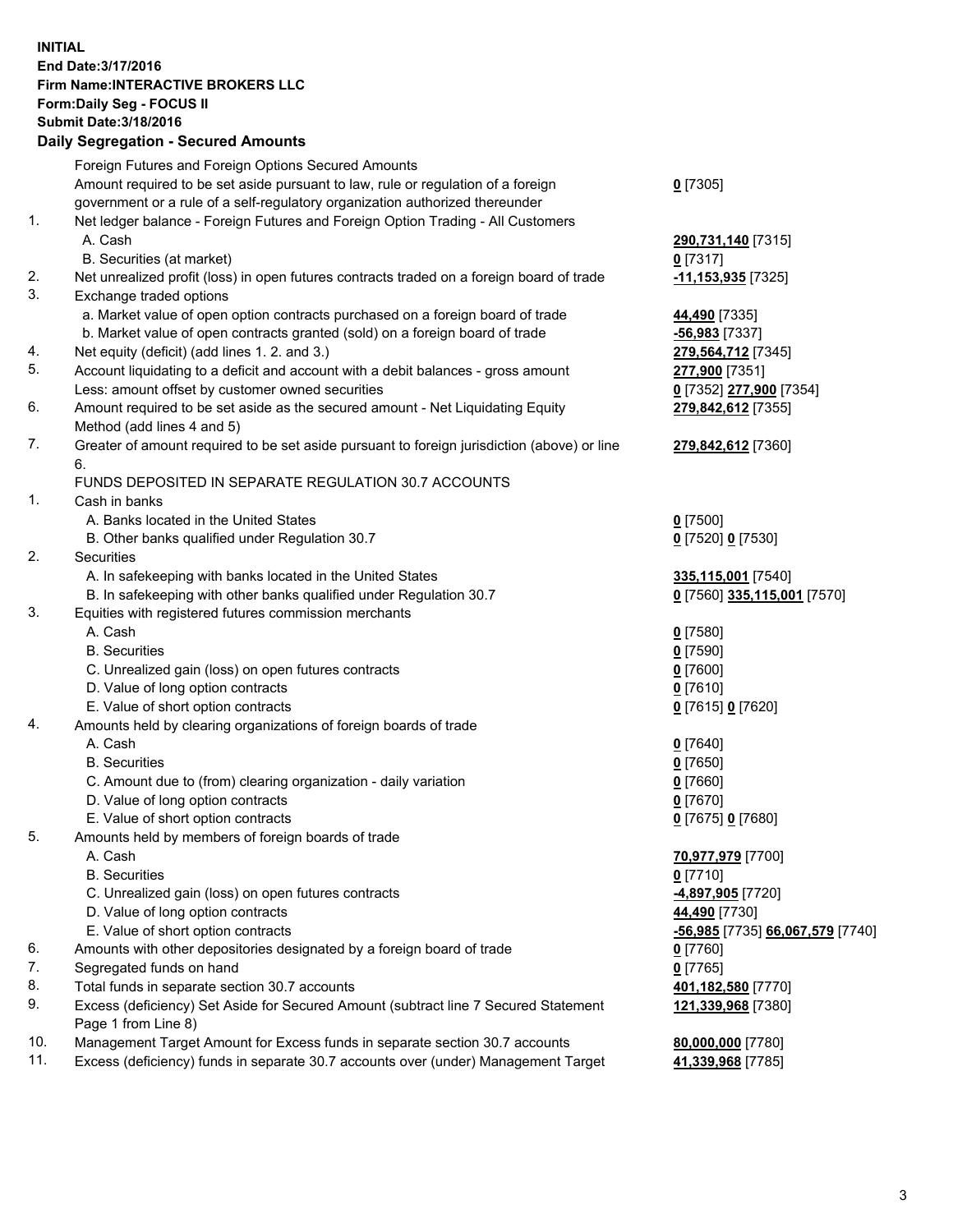**INITIAL End Date:3/17/2016 Firm Name:INTERACTIVE BROKERS LLC Form:Daily Seg - FOCUS II Submit Date:3/18/2016 Daily Segregation - Segregation Statement** SEGREGATION REQUIREMENTS(Section 4d(2) of the CEAct) 1. Net ledger balance A. Cash **2,679,655,406** [7010] B. Securities (at market) **0** [7020] 2. Net unrealized profit (loss) in open futures contracts traded on a contract market **-65,187,380** [7030] 3. Exchange traded options A. Add market value of open option contracts purchased on a contract market **135,545,983** [7032] B. Deduct market value of open option contracts granted (sold) on a contract market **-212,616,835** [7033] 4. Net equity (deficit) (add lines 1, 2 and 3) **2,537,397,174** [7040] 5. Accounts liquidating to a deficit and accounts with debit balances - gross amount **243,495** [7045] Less: amount offset by customer securities **0** [7047] **243,495** [7050] 6. Amount required to be segregated (add lines 4 and 5) **2,537,640,669** [7060] FUNDS IN SEGREGATED ACCOUNTS 7. Deposited in segregated funds bank accounts A. Cash **186,612,954** [7070] B. Securities representing investments of customers' funds (at market) **1,630,572,683** [7080] C. Securities held for particular customers or option customers in lieu of cash (at market) **0** [7090] 8. Margins on deposit with derivatives clearing organizations of contract markets A. Cash **38,720,295** [7100] B. Securities representing investments of customers' funds (at market) **993,654,850** [7110] C. Securities held for particular customers or option customers in lieu of cash (at market) **0** [7120] 9. Net settlement from (to) derivatives clearing organizations of contract markets **-16,666,031** [7130] 10. Exchange traded options A. Value of open long option contracts **135,588,372** [7132] B. Value of open short option contracts **-212,657,414** [7133] 11. Net equities with other FCMs A. Net liquidating equity **0** [7140] B. Securities representing investments of customers' funds (at market) **0** [7160] C. Securities held for particular customers or option customers in lieu of cash (at market) **0** [7170] 12. Segregated funds on hand **0** [7150] 13. Total amount in segregation (add lines 7 through 12) **2,755,825,709** [7180] 14. Excess (deficiency) funds in segregation (subtract line 6 from line 13) **218,185,040** [7190] 15. Management Target Amount for Excess funds in segregation **155,000,000** [7194] 16. Excess (deficiency) funds in segregation over (under) Management Target Amount **63,185,040** [7198]

Excess